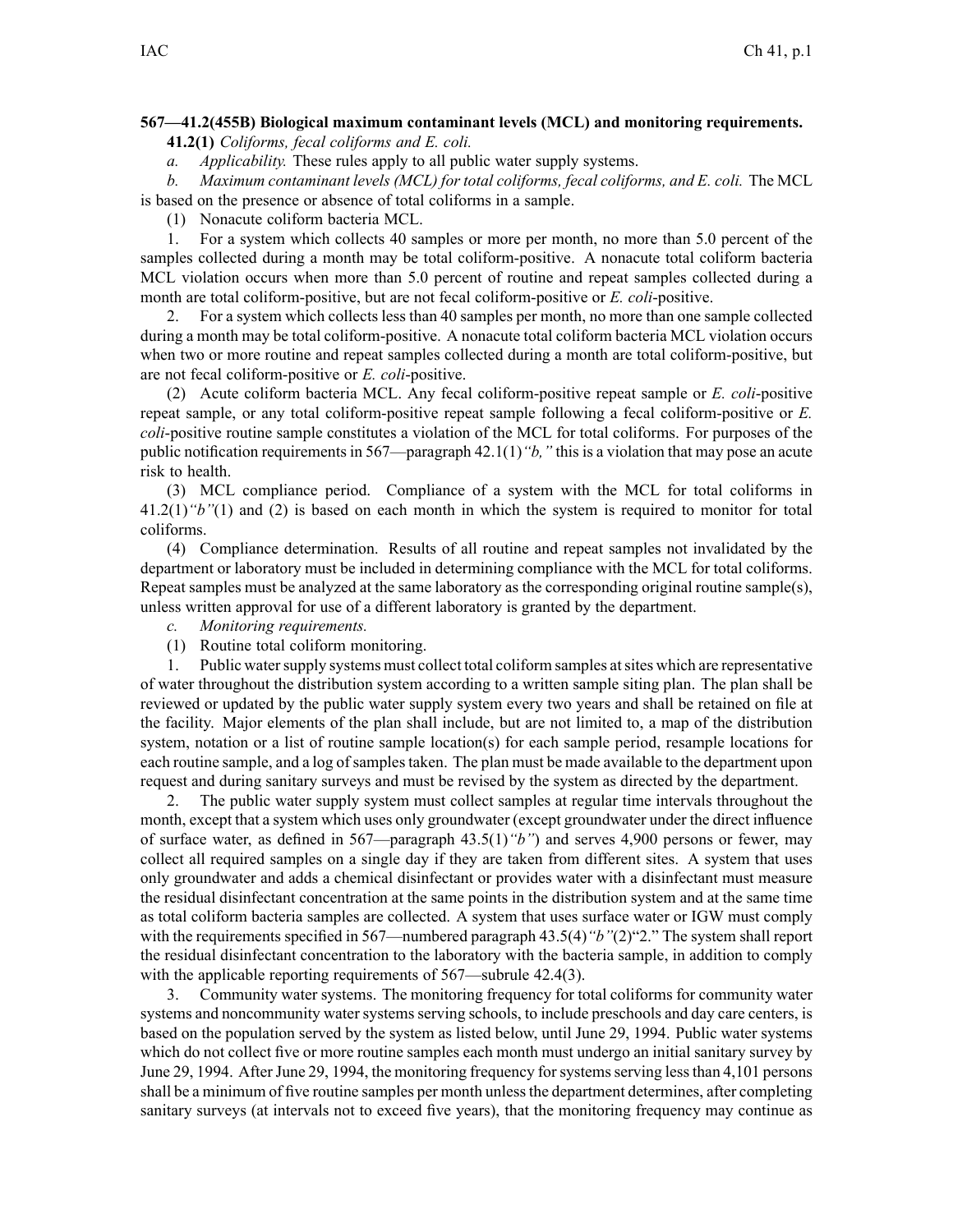| Population Served  | Minimum Number of Samples Per Month |
|--------------------|-------------------------------------|
| 25 to 1,000*       | 1                                   |
| 1,001 to 2,500     | $\overline{c}$                      |
| 2,501 to 3,300     | 3                                   |
| 3,301 to 4,100     | $\overline{4}$                      |
| 4,101 to 4,900     | 5                                   |
| 4,901 to 5,800     | 6                                   |
| 5,801 to 6,700     | 7                                   |
| 6,701 to 7,600     | 8                                   |
| 7,601 to 8,500     | 9                                   |
| 8,501 to 12,900    | 10                                  |
| 12,901 to 17,200   | 15                                  |
| 17,201 to 21,500   | 20                                  |
| 21,501 to 25,000   | 25                                  |
| 25,001 to 33,000   | 30                                  |
| 33,001 to 41,000   | 40                                  |
| 41,001 to 50,000   | 50                                  |
| 50,001 to 59,000   | 60                                  |
| 59,001 to 70,000   | 70                                  |
| 70,001 to 83,000   | 80                                  |
| 83,001 to 96,000   | 90                                  |
| 96,001 to 130,000  | 100                                 |
| 130,001 to 220,000 | 120                                 |
| 220,001 to 320,000 | 150                                 |

listed below. The monitoring frequency for regional water systems shall be as listed in 4l.2(1)*"c"*(1)"4" but in no instance less than that required by the population equivalent served.

TOTAL COLIFORM MONITORING FREQUENCY FOR COMMUNITY

\*Includes public water supply systems which have at least 15 service connections, but serve fewer than 25 persons

| 320,001 to 450,000 | 180 |
|--------------------|-----|
| 450,001 to 600,000 | 210 |
| 600,001 to 780,000 | 240 |
| 780,001 to 970,000 | 270 |

4. Regional water systems. The supplier of water for <sup>a</sup> regional water system as defined in rule 567—40.2(455B) shall sample for coliform bacteria at <sup>a</sup> frequency indicated in the following chart until June 29, 1994, but in no case shall the sampling frequency for <sup>a</sup> regional water system be less than as set forth in 41.2(1)*"c"*(1)"3" based on the population equivalent served. Public water systems which do not collect five or more routine samples each month must undergo an initial sanitary survey by June 29, 1994. After June 29, 1994, the monitoring frequency of systems with less than 82 miles of pipe shall be <sup>a</sup> minimum of five routine samples per month unless the department determines, after completing sanitary surveys (at intervals not exceeding five years), that the monitoring frequency may continue as listed below. The following chart represents sampling frequency per miles of distribution system and is determined by calculating one-half the square root of the miles of pipe.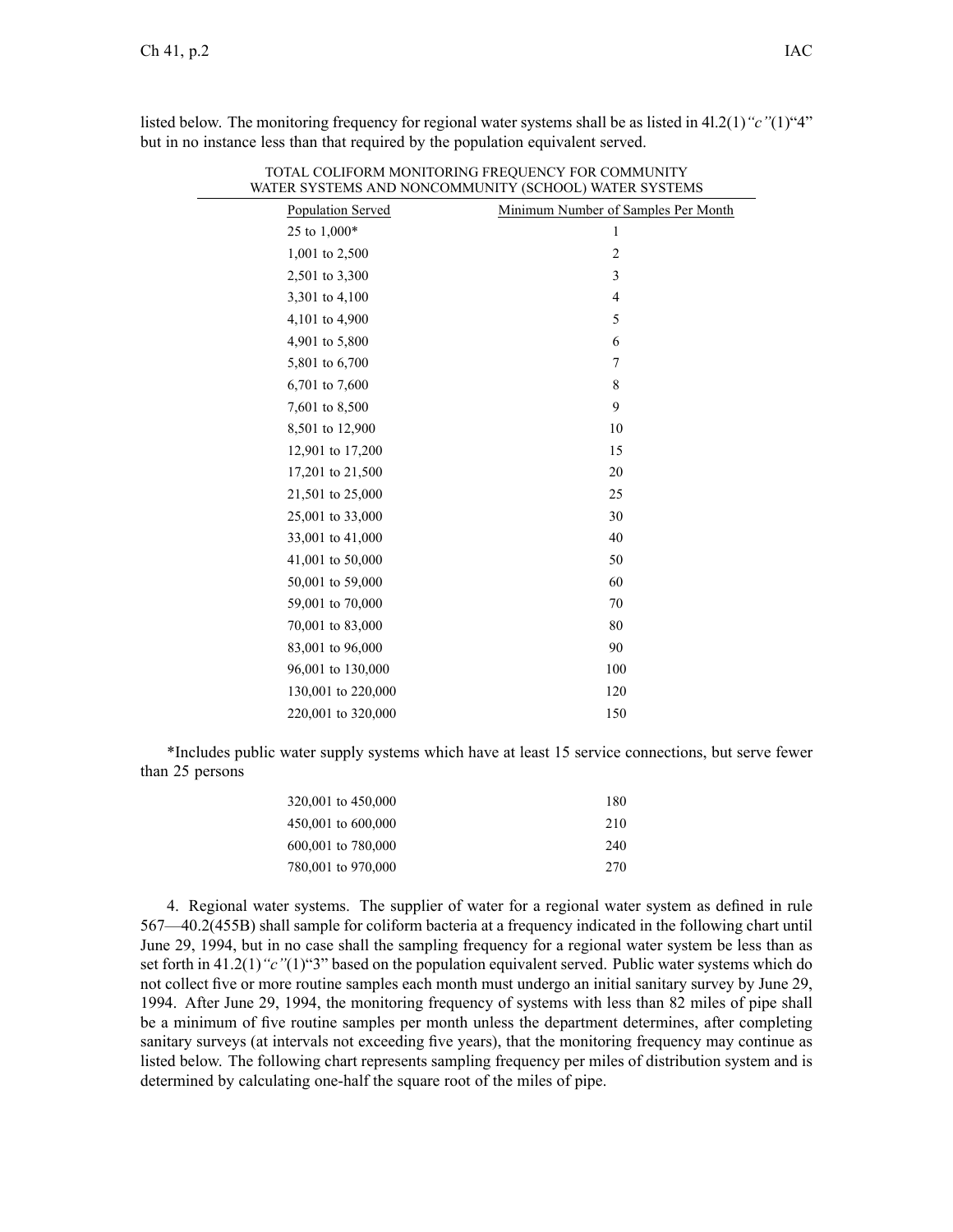| Residente mittendroibho |                                     |
|-------------------------|-------------------------------------|
| Miles of Pipe           | Minimum Number of Samples Per Month |
| $0 - 9$                 | $\mathbf{1}$                        |
| $10 - 25$               | $\overline{c}$                      |
| $26 - 49$               | 3                                   |
| $50 - 81$               | $\overline{4}$                      |
| $82 - 121$              | 5                                   |
| 122 -169                | $\epsilon$                          |
| $170 - 225$             | 7                                   |
| $226 - 289$             | 8                                   |
| 290 - 361               | 9                                   |
| $362 - 441$             | 10                                  |
| 442 - 529               | 11                                  |
| $530 - 625$             | 12                                  |
| $626 - 729$             | 13                                  |
| 730 - 841               | 14                                  |
| 842 - 961               | 15                                  |
| 962 - 1,089             | 16                                  |
| $1,090 - 1,225$         | 17                                  |
| $1,226 - 1,364$         | 18                                  |
| $1,365 - 1,521$         | 19                                  |
| $1,522 - 1,681$         | 20                                  |
| $1,682 - 1,849$         | 21                                  |
| $1,850 - 2,025$         | 22                                  |
| $2,026 - 2,209$         | 23                                  |
| $2,210 - 2,401$         | 24                                  |
| $2,402 - 2,601$         | 25                                  |
| $2,602 - 3,249$         | 28                                  |
| $3,250 - 3,721$         | 30                                  |
| $3,722 - 4,489$         | 33                                  |
| greater than 4,489      | 35                                  |
|                         |                                     |

TOTAL COLIFORM MONITORING FREQUENCY FOR REGIONAL WATER SYSTEMS

5. Noncommunity water systems. The monitoring frequency for total coliforms for noncommunity water systems is as listed in the four unnumbered paragraphs below until June 29, 1999. Public water systems which do not collect five or more routine samples each month must undergo an initial sanitary survey by June 29, 1999. After June 29, 1999, the minimum number of samples shall be five routine samples per month unless the department determines, after completing sanitary surveys (at intervals not exceeding five years), that the monitoring frequency may continue as listed below.

A noncommunity water system using only groundwater (except groundwater under the direct influence of surface water, as defined in 567—paragraph 43.5(1)*"b"*) and serving 1,000 persons or fewer must monitor each calendar quarter that the system provides water to the public. Systems serving more than 1,000 persons during any month must monitor at the same frequency as <sup>a</sup> like-sized community water system, as specified in 41.2(1)*"c"*(1)"3."

A noncommunity water system using surface water, in total or in part, must monitor at the same frequency as <sup>a</sup> like-sized community water system, as specified in 41.2(1)*"c"*(1)"3," regardless of the number of persons it serves.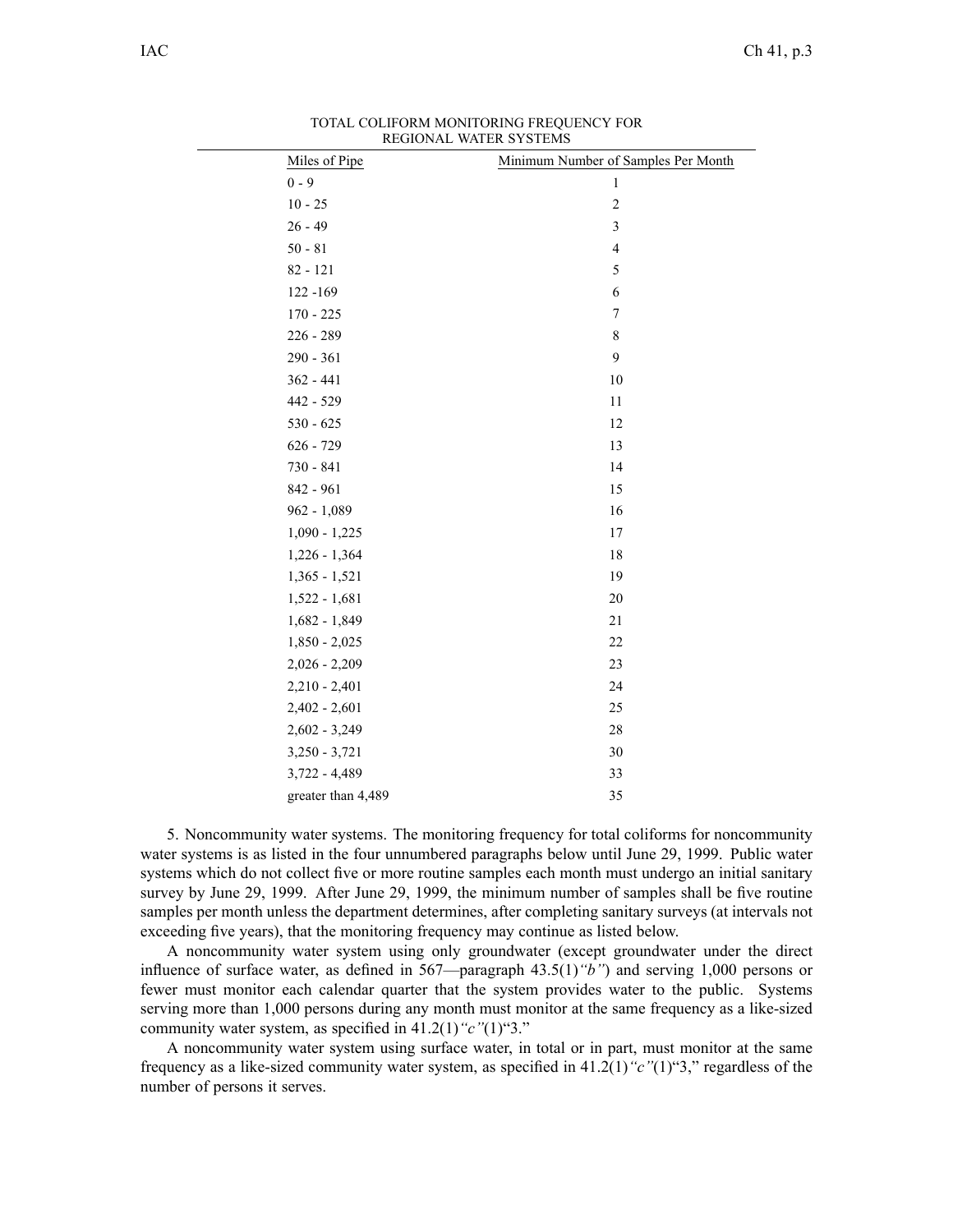A noncommunity water system using groundwater under the direct influence of surface water, as defined in 567—paragraph 43.5(1)*"b,"* must monitor at the same frequency as <sup>a</sup> like-sized community water system, as specified in 41.2(1) "c"(1)"3," regardless of the number of persons it serves. The system must begin monitoring at this frequency beginning six months after the department determines that the groundwater is under the direct influence of surface water.

A noncommunity water system serving schools or daycares must monitor at the same frequency as <sup>a</sup> like-sized community water system, as specified in 41.2(1)*"c"*(1)"3."

6. If the department, on the basis of <sup>a</sup> sanitary survey or monitoring results history, determines that some greater frequency of monitoring is more appropriate, that frequency shall be the frequency required under these regulations. This frequency shall be confirmed or changed on the basis of subsequent surveys.

7. Special purpose samples, such as those taken to determine whether disinfection practices are sufficient following pipe placement, replacement, or repair, shall not be used to determine compliance with the MCL for total coliforms in 41.2(1)*"b."* Repeat samples taken pursuan<sup>t</sup> to 41.2(1)*"c"*(2) are not considered special purpose samples and must be used to determine compliance with the MCL for total coliforms in 41.2(1)*"b."*

(2) Repeat total coliform monitoring.

1. Repeat sample time limit and numbers. If <sup>a</sup> routine sample is total coliform-positive, the public water supply system must collect <sup>a</sup> set of repea<sup>t</sup> samples within 24 hours of being notified of the positive result and in no case more than 24 hours after being notified by the department. A system which collects more than one routine sample per month must collect no fewer than three repea<sup>t</sup> samples for each total coliform-positive sample found. A system which collects one routine sample per month or fewer must collect no fewer than four repea<sup>t</sup> samples for each total coliform-positive sample found. The department may extend the 24-hour limit on <sup>a</sup> case-by-case basis if the system has <sup>a</sup> logistical problem in collecting the repea<sup>t</sup> samples within 24 hours that is beyond its control. In those cases, the public water supply system must repor<sup>t</sup> the circumstances to the department no later than the end of the next business day after receiving the notice to repea<sup>t</sup> sample and initiate the action directed by the department. In the case of an extension, the department will specify how much time the system has to collect the repea<sup>t</sup> samples.

2. Repeat sample location(s). The system must collect at least one repea<sup>t</sup> sample from the sampling tap where the original total coliform-positive sample was taken, at least one repea<sup>t</sup> sample at <sup>a</sup> tap within five service connections upstream and at least one repea<sup>t</sup> sample at <sup>a</sup> tap within five service connections downstream of the original sampling site. If <sup>a</sup> total coliform-positive sample is at the end of the distribution system, or at the first or last service connection, the system will be required to collect the repea<sup>t</sup> samples from the original sampling site and locations only upstream or downstream.

3. The system must collect all repea<sup>t</sup> samples on the same day, excep<sup>t</sup> that the department may allow <sup>a</sup> system with <sup>a</sup> single service connection to collect the required set of repea<sup>t</sup> samples over <sup>a</sup> four-day period. "System with <sup>a</sup> single service connection" means <sup>a</sup> system which supplies drinking water to consumers through <sup>a</sup> single service line.

4. Additional repea<sup>t</sup> sampling. If one or more repea<sup>t</sup> samples in the set is total coliform-positive, the public water supply system must collect an additional set of repea<sup>t</sup> samples in the manner specified in 41.2(1)*"c"*(2)"1" to 41.2(1)*"c"*(2)"3." The system must repea<sup>t</sup> this process until either total coliforms are not detected in one complete set of repea<sup>t</sup> samples or the system determines that the MCL for total coliforms in 41.2(1)*"b"* has been exceeded, notifies the department, and provides public notification to its users.

5. If <sup>a</sup> system collecting fewer than five routine samples per month has one or more total coliform-positive samples and the department does not invalidate the sample(s) under 41.2(1)*"c"*(3), it must collect at least five routine samples during the next month the system provides water to the public. For systems monitoring on <sup>a</sup> quarterly basis, the additional five routine samples may be required to be taken within the same quarter in which the original total coliform-positive sample occurred.

The department may waive the requirement to collect five routine samples the next month the system provides water to the public if the department has determined through an on-site visit the reason that the sample was total coliform-positive and establishes that the system has corrected the problem or will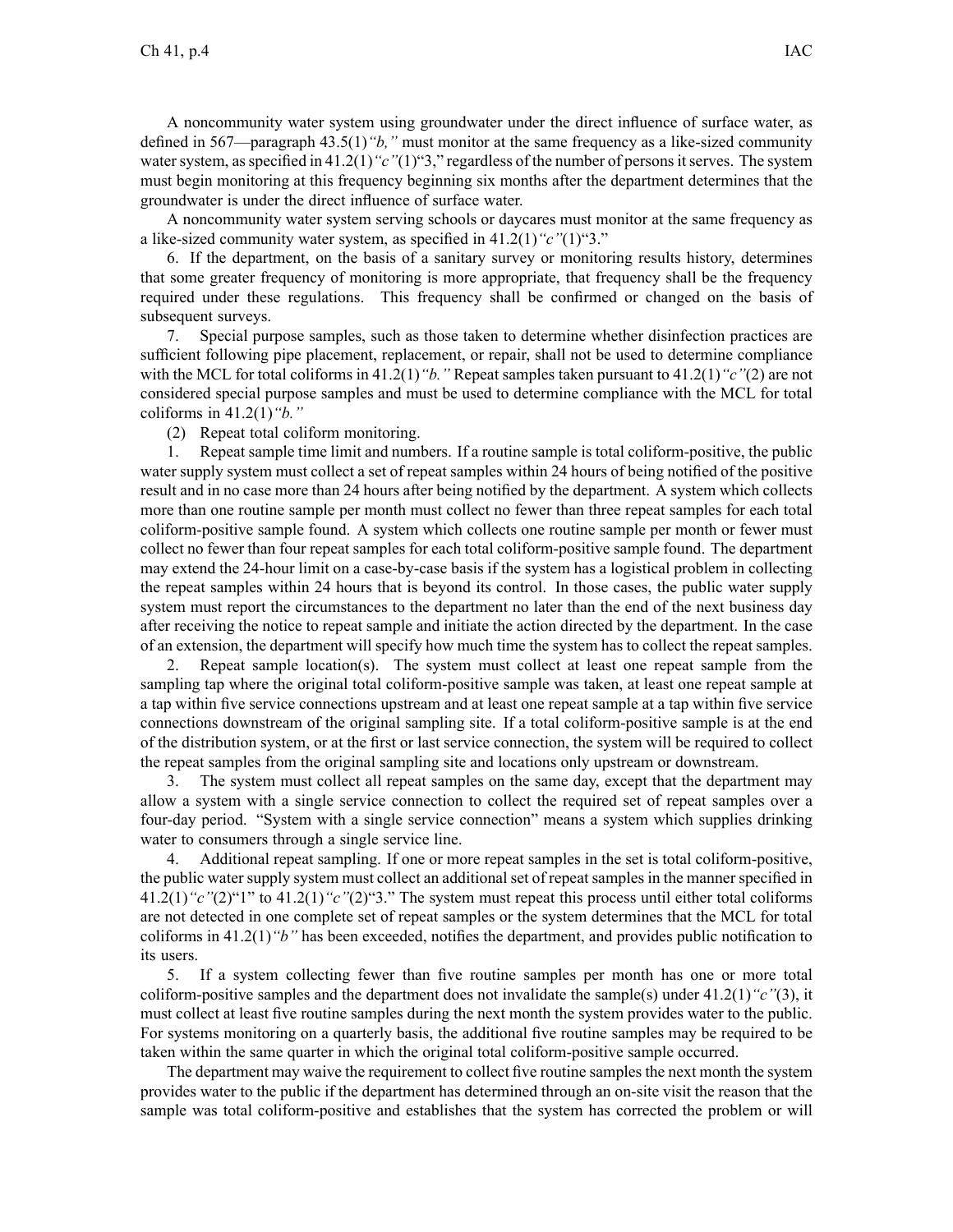correct the problem before the end of the next month the system serves water to the public. In this case, the department must document this decision to waive the following month's additional monitoring requirement in writing, have it approved and signed by the supervisor of the water supply section and the department official who recommends such <sup>a</sup> decision, and make this document available to the EPA and public. The written documentation will generally be provided by the public water supply system in the form of <sup>a</sup> reques<sup>t</sup> and must describe the specific cause of the total coliform-positive sample and what action the system has taken to correct the problem. The department will not waive the requirement to collect five routine samples the next month the system provides water to the public solely on the grounds that all repea<sup>t</sup> samples are total coliform-negative. If the requirement to collect five routine samples is waived under this paragraph, <sup>a</sup> system must still take at least one routine sample before the end of the next month it serves water to the public and use it to determine compliance with the MCL for total coliforms in 41.2(1)*"b."*

(3) Invalidation of total coliform samples. A total coliform-positive sample invalidated under this subparagraph does not count towards meeting the minimum monitoring requirements of 41.2(1)*"c."* The department may invalidate <sup>a</sup> total coliform-positive sample only if one or more of the following conditions are met.

1. The laboratory establishes that improper sample analysis caused the total coliform-positive result. A laboratory must invalidate <sup>a</sup> total coliform sample (unless total coliforms are detected, in which case, the sample is valid) if the sample produces <sup>a</sup> turbid culture in the absence of gas production using an analytical method where gas formation is examined (e.g., the multiple tube fermentation technique), produces <sup>a</sup> turbid culture in the absence of an acid reaction in the presence-absence (P-A) coliform test, or exhibits confluent growth or produces colonies too numerous to count with an analytical method using <sup>a</sup> membrane filter (e.g., membrane filter technique). If <sup>a</sup> laboratory invalidates <sup>a</sup> sample because of such interference, the system must collect another sample from the same location as the original sample within 24 hours of being notified of the interference problem, and have it analyzed for the presence of total coliforms. The system must continue to resample within and have the samples analyzed until it obtains <sup>a</sup> valid result. The department may waive the 24-hour time limit on <sup>a</sup> case-by-case basis.

2. The department, on the basis of the results of repea<sup>t</sup> samples collected as required by 41.2(1)*"c"*(2)"1" to "4," determines that the total coliform-positive sample resulted from <sup>a</sup> domestic or other nondistribution system plumbing problem. "Domestic or other nondistribution system plumbing problem" means <sup>a</sup> coliform contamination problem in <sup>a</sup> public water supply system with more than one service connection that is limited to the specific service connection from which the coliform-positive sample was taken. The department will not invalidate <sup>a</sup> sample on the basis of repea<sup>t</sup> sample results unless all repea<sup>t</sup> samples collected at the same tap as the original total coliform-positive sample are also total coliform-positive, and all repea<sup>t</sup> samples collected within five service connections of the original tap are total coliform-negative (e.g., the department will not invalidate <sup>a</sup> total coliform-positive sample on the basis of repea<sup>t</sup> samples if all the repea<sup>t</sup> samples are total coliform-negative, or if the public water supply system has only one service connection).

3. The department has substantial grounds to believe that <sup>a</sup> total coliform-positive result is due to <sup>a</sup> circumstance or condition which does not reflect water quality in the distribution system. In this case, the system must still collect all repea<sup>t</sup> samples required under 41.2(1)*"c"*(2)"1" to "4," and use them to determine compliance with the MCL for total coliforms in 41.2(1)*"b."* To invalidate <sup>a</sup> total coliform-positive sample under this paragraph, the decision with the rationale for the decision must be documented in writing and approved and signed by the supervisor of the water supply section and the department official who recommended the decision. The department must make this document available to EPA and the public. The written documentation generally provided by the public water supply system in the form of <sup>a</sup> reques<sup>t</sup> must state the specific cause of the total coliform-positive sample, and what action the system has taken to correct this problem. The department will not invalidate <sup>a</sup> total coliform-positive sample solely on the grounds of poor sampling technique or that all repea<sup>t</sup> samples are total coliform-negative.

(4) Fecal coliforms/*Escherichia coli (E. coli)* testing.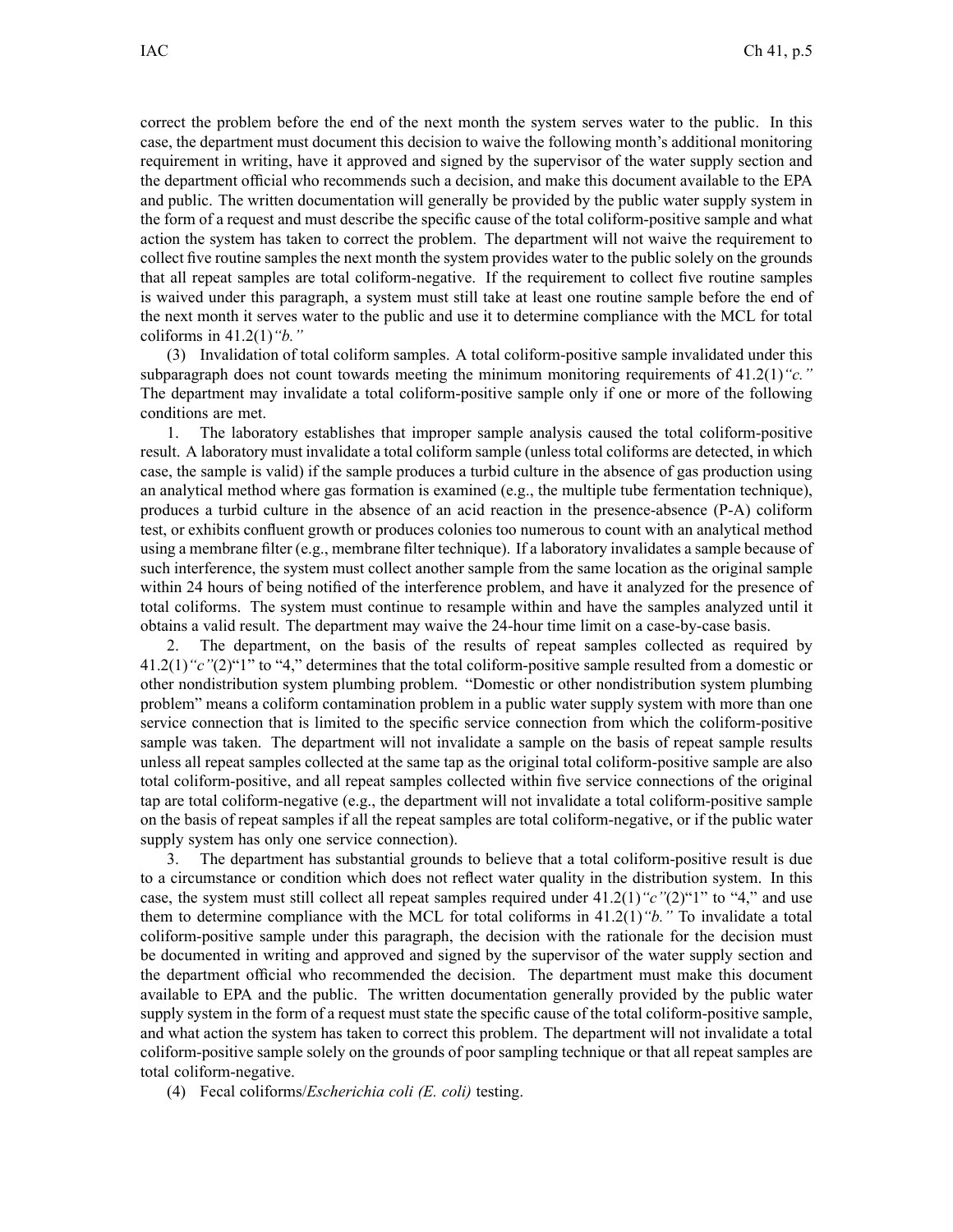1. If any routine or repea<sup>t</sup> sample is total coliform-positive, the system must analyze that total coliform-positive culture medium to determine if fecal coliforms are present, excep<sup>t</sup> that the system may test for *E. coli* in lieu of fecal coliforms.

2. The department may allow <sup>a</sup> public water supply system, on <sup>a</sup> case-by-case basis, to forego fecal coliform or *E. coli* on <sup>a</sup> total coliform-positive sample if that system assumes that the total coliform-positive sample is fecal coliform-positive or *E. coli*-positive. Accordingly, the system must notify the department as specified in 41.2(1)*"c"*(5)"1" and meet the provisions of 567—42.1(455B) pertaining to public notification.

(5) Public water supply system's response to violation.

1. A public water supply system which has exceeded the MCL for total coliforms in 41.2(1)*"b"* must repor<sup>t</sup> the violation to the water supply section of the department by telephone no later than the end of the next business day after it learns of the violation, and notify the public in accordance with 567—subrule 42.1(1).

2. A public water supply system which has failed to comply with <sup>a</sup> coliform monitoring requirement must repor<sup>t</sup> the monitoring violation to the department within ten days after the system discovers the violation and notify the public in accordance with 567—subrule 42.1(2).

3. If fecal coliforms or *E. coli* are detected in <sup>a</sup> routine or repea<sup>t</sup> sample, the system must notify the department by telephone by the end of the day when the system is notified of the test result, unless the system is notified of the result after the department office is closed, in which case the system must notify the department before the end of the next business day. If the detection of fecal coliform or *E. coli* in <sup>a</sup> sample causes <sup>a</sup> violation of the MCL, the system is required to notify the public in accordance with 567—paragraphs 42.1(1)*"a"* and *"b."*

*d. Best available technology (BAT).* The U.S. EPA identifies, and the department has adopted, the following as the best technology, treatment techniques, or other means available for achieving compliance with the maximum contaminant level for total coliforms in 41.2(1)*"b."*

(1) Well protection. Protection of wellsfrom contamination by coliforms by appropriate placement and construction;

(2) Disinfectant residual. Maintenance of <sup>a</sup> disinfectant residual throughout the distribution system;

(3) Distribution system maintenance. Proper maintenance of the distribution system including appropriate pipe replacement and repair procedures, main flushing programs, proper operation and maintenance of storage tanks and reservoirs, and continual maintenance of <sup>a</sup> minimum positive water pressure of 20 psig in all parts of the distribution system at all times; and

(4) Filtration or disinfection. Filtration and disinfection of surface water or groundwater under the direct influence of surface water in accordance with 567—43.5(455B) or disinfection of groundwater using strong oxidants such as, but not limited to, chlorine, chlorine dioxide, or ozone.

(5) Wellhead protection program. For groundwater systems, compliance with the requirements of the department's wellhead protection program.

*e. Analytical methodology.*

(1) Sample volume. The standard sample volume required for total coliform analysis, regardless of analytical method used, is 100 mL.

(2) Presence/absence determination. Public water supply systems shall determine the presence or absence of total coliforms. A determination of total coliform density is not required.

(3) Total coliform bacteria analytical methodology. Public watersupply systems must conduct total coliform analyses in accordance with one of the analytical methods in the following table:

| Organism                     | Methodology                                            | Citation <sup>1</sup> |
|------------------------------|--------------------------------------------------------|-----------------------|
| Total Coliforms <sup>2</sup> | Total Coliform Fermentation Technique <sup>3,4,5</sup> | 9221A, B              |
|                              | Total Coliform Membrane Filter Technique <sup>6</sup>  | 9222A, B, C           |
|                              | Presence-Absence (P-A) Coliform Test <sup>5,7</sup>    | 9221D                 |
|                              | ONPG-MUG Test <sup>8</sup>                             | 9223                  |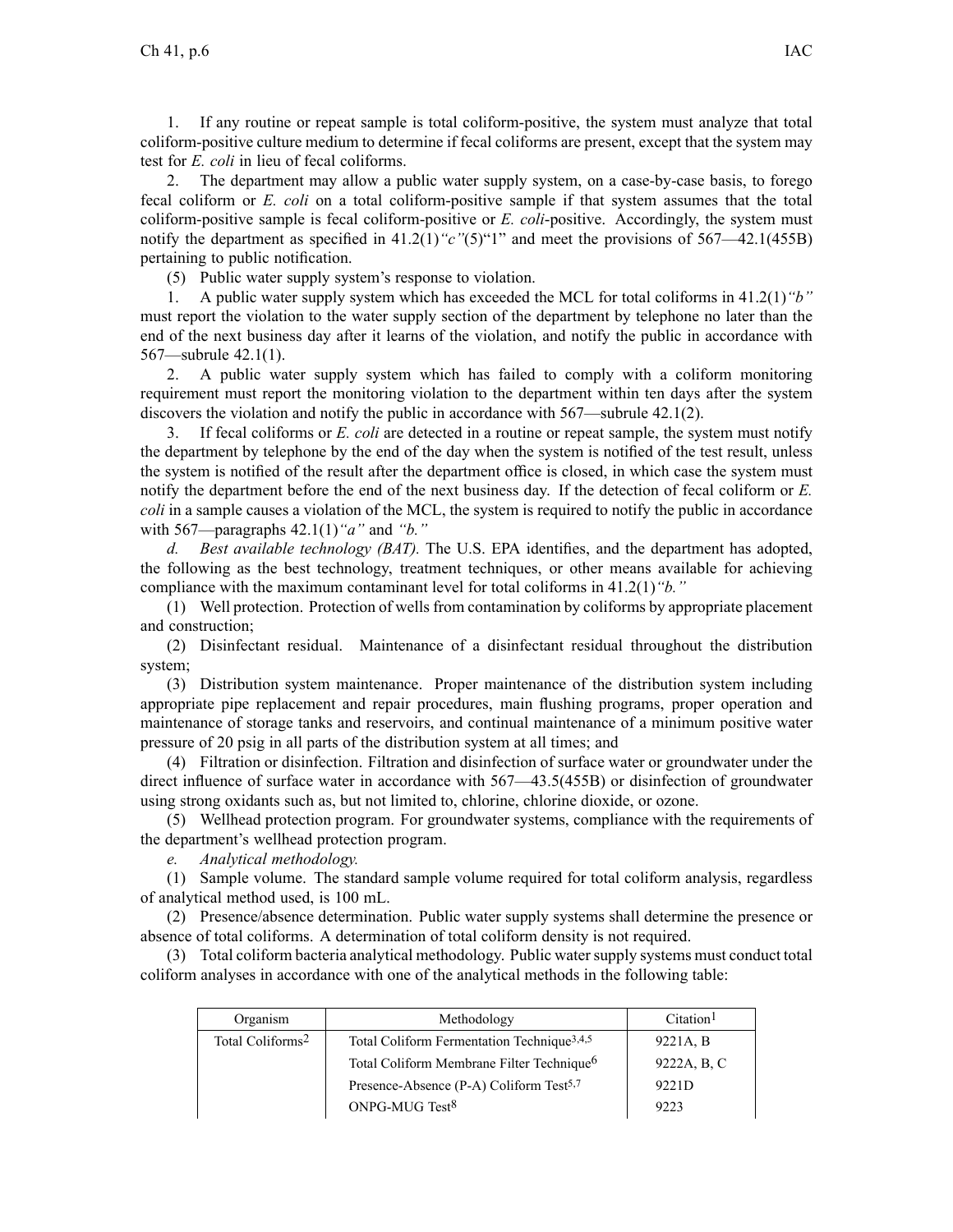| Colisure Test <sup>9</sup>      |  |
|---------------------------------|--|
| $M^*$ Colite Test <sup>10</sup> |  |
| m-ColiBlue24 Test <sup>11</sup> |  |

The procedures shall be done in accordance with the documents listed below. The incorporation by reference of the following documents listed in footnotes 1, 6, 8, 9, 10, and 11 was approved by the Director of the Federal Register in accordance with 5 U.S.C. 552(a) and 1 CFR Part 51. Copies of the documents may be obtained from the sources listed below. Information regarding obtaining these documents can be obtained from the Safe Drinking Water Hotline at (800)426-4791. Documents may be inspected at EPA's Drinking Water Docket, 401 M Street SW, Washington, DC 20460, telephone (202)260-3027; or at the Office of Federal Register, 800 North Capitol Street NW, Suite 700, Washington, DC 20408.

<sup>1</sup>Methods 9221A, B; 9222A, B, C; 9221D; and 9223 are contained in Standard Methods for the Examination of Water and Wastewater, 18th edition, 1992, and 19th edition, 1995, American Public Health Association, 1015 Fifteenth Street NW, Washington, DC 20005. Either edition may be used.

<sup>2</sup>The time from sample collection to initiation of the analysis may not exceed 30 hours. Systems are encouraged but not required to hold samples below 10 degrees Celsius during transit.

<sup>3</sup>Lactose broth, as commercially available, may be used in lieu of lauryl tryptose broth, if the system conducts at least 25 parallel tests between this medium and lauryl tryptose broth using the water normally tested, and this comparison demonstrates that the false-positive rate and false-negative rate for total coliforms, using lactose broth, is less than 10 percent.

4 If inverted tubes are used to detect gas production, the media should cover these tubes at least one-half to two-thirds after the sample is added.

<sup>5</sup>No requirement exists to run the completed phase on 10 percen<sup>t</sup> of all total coliform-positive confirmed tubes.

6 MI agar also may be used. Preparation and use of MI agar is set forth in the article, "New medium for the simultaneous detection of total coliform and *Escherichia coli* in water," by Brenner, K.P., et al., 1993, Applied Environmental Microbiology 56:3534-3544. Also available from the Office of Water Resource Center (RC-4100), 401 M Street SW, Washington, DC 20460, EPA 600/J-99/225.

<sup>7</sup>Six-times formulation strength may be used if the medium is filter-sterilized rather than autoclaved.

<sup>8</sup>The ONPG-MUG Test is also known as the Autoanalysis Colilert System.

9 The Colisure Test may be read after an incubation time of 24 hours. A description of the Colisure Test, February 28, 1994, may be obtained from IDEXX Laboratories, Inc., One IDEXX Drive, Westbrook, ME 04092.

10 A description of the E\*Colite Test, "Presence/Absence for Coliforms and *E. Coli* in Water," December 21, 1997, is available from Charm Sciences, Inc., 25 Franklin Street, Malden, MA 02148-4120.

11 A description of the m-ColiBlue24 Test, August 17, 1999, is available from the Hach Company, 100 Dayton Avenue, Ames, IA 50010.

12 The department strongly recommends that laboratories evaluate the false-positive and false-negative rates for the method(s) they use for monitoring total coliforms. It also encourages laboratories to establish false-positive and false-negative rates within their own laboratory and sample matrix (drinking water or source water) with the intent that if the method chosen has an unacceptable false-positive or false-negative rate, another method may be used. The department suggests that laboratories perform these studies on <sup>a</sup> minimum of 5 percen<sup>t</sup> of all total coliform-positive samples, excep<sup>t</sup> for those methods for which verification/confirmation is already required, e.g., the M-Endo and LES Endo Membrane Filter Tests, Standard Total Coliform Fermentation Technique, and Presence-Absence Coliform Test. Methods for establishing false-positive and false-negative rates may be based on lactose fermentation, the rapid test for beta-galactosidase and cytochrome oxidase, multitest identification systems, or equivalent confirmation tests. False-positive and false-negative information is often available in published studies or from the manufacturer(s).

## (4) Rescinded IAB 8/11/99, effective 9/15/99.

(5) Fecal coliform analytical methodology. Public water systems must conduct fecal coliform analysis in accordance with the following procedure. When the MTF Technique or presence-absence (P-A) coliform test is used to test for total coliforms, shake the lactose-positive presumptive tube or P-A bottle vigorously and transfer the growth with <sup>a</sup> sterile 3-mm loop or sterile applicator stick into brilliant green lactose bile broth and EC medium to determine the presence of total and fecal coliforms, respectively. For EPA-approved analytical methods which use <sup>a</sup> membrane filter, transfer the total coliform-positive culture by one of the following methods: remove the membrane containing the total coliform colonies from the substrate with sterile forceps and carefully curl and insert the membrane into <sup>a</sup> tube of EC medium (the laboratory may first remove <sup>a</sup> small portion of selected colonies for verification); swab the entire membrane filter surface with <sup>a</sup> sterile cotton swab and transfer the inoculum to EC medium (do not leave the cotton swab in the EC medium); or inoculate individual total coliform-positive colonies into EC medium. Gently shake the inoculated EC tubes to ensure adequate mixing and incubate in a waterbath at 44.5 ( $+$  or - ) 0.2 degrees C for 24 ( $+$  or - ) 2 hours. Gas production of any amount in the inner fermentation tube of the EC medium indicates <sup>a</sup> positive fecal coliform test. The preparation of EC medium is described in Method 9221E (paragraph 1a) in Standard Methods for the Examination of Water and Wastewater, 18th edition, 1992, and in the 19th edition,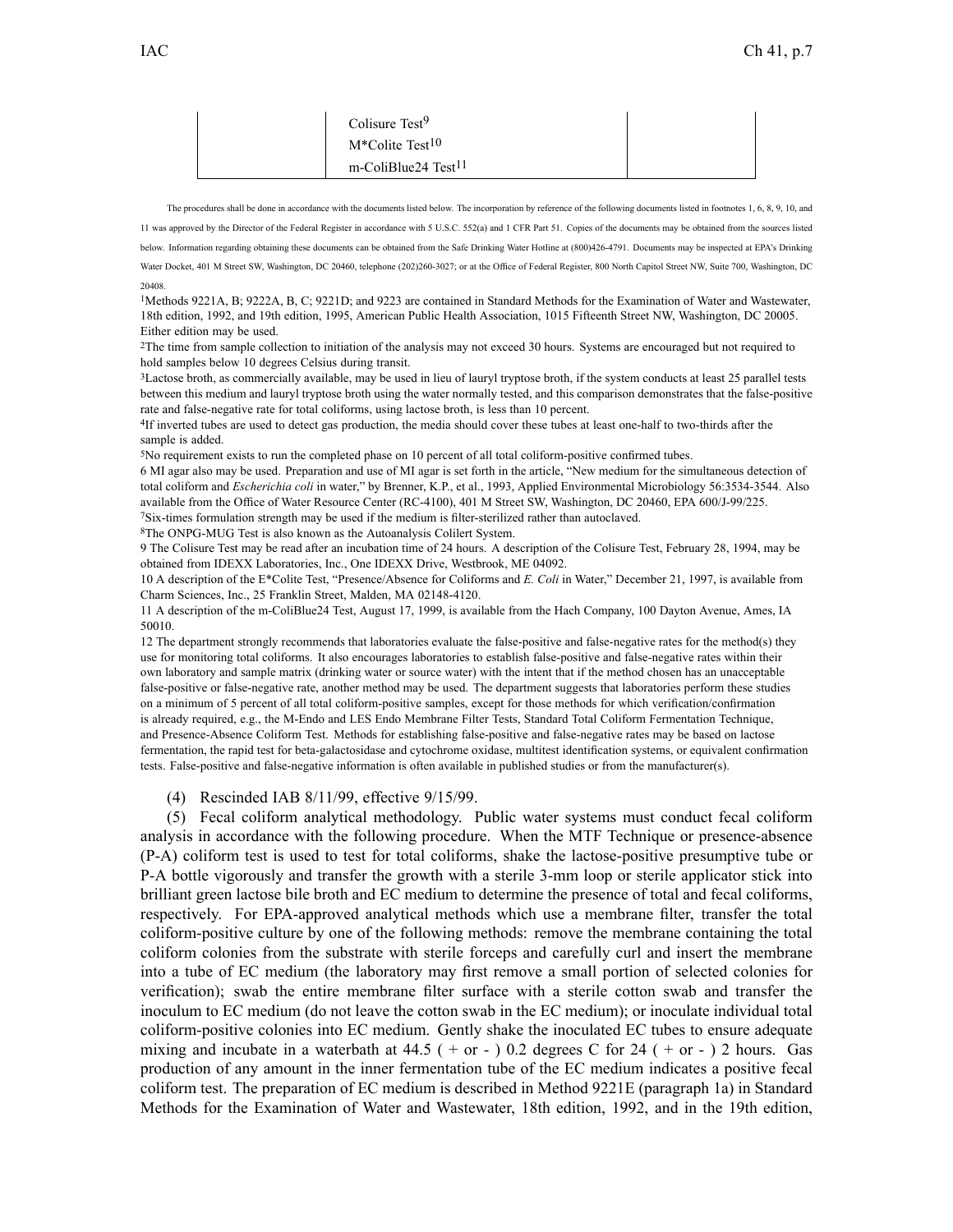1995; either edition may be used. Public water supply systems need only determine the presence or absence of fecal coliforms; <sup>a</sup> determination of fecal coliform density is not required.

(6) *E. coli* analytical methodology. Public water systems must conduct analysis of *Escherichia coli (E. coli)* in accordance with one of the following analytical methods:

1. EC medium supplemented with 50 micrograms per milliliter of 4-methylumbelliferyl-beta-D-glucuronide (MUG) (final concentration). EC medium is described in Standard Methods for the Examination of Water and Wastewater, 18th edition, 1992, and in the 19th edition, 1995, Method 9221E, paragraph 1a; either edition may be used. MUG may be added to EC medium before autoclaving. EC medium supplemented with 50 micrograms per milliliter of MUG is commercially available. At least 10 mL of EC medium supplemented with MUG must be used. The inner inverted fermentation tube may be omitted. The procedure for transferring <sup>a</sup> total coliform-positive culture to EC medium supplemented with MUG shall be as specified in 41.2(1)*"e"*(5) for transferring <sup>a</sup> total coliform-positive culture to EC medium. Observe fluorescence with an ultraviolet light (366 nm) in the dark after incubating tube at 44.5 plus or minus 0.2 degrees Celsius for 24 plus or minus 2 hours.

2. Nutrient agar supplemented with 100 micrograms per mL 4-methylumbelliferyl-beta-D-glucuronide (MUG) (final concentration). Nutrient agar is described in Method 9221B (paragraph 3) in Standard Methods for the Examination of Water and Wastewater, 18th edition, 1992, and in the 19th edition, 1995; either edition may be used. This test is used to determine if <sup>a</sup> total coliform-positive sample, as determined by the Membrane-Filter Technique or any other method in which <sup>a</sup> membrane filter is used, contains *E. coli*. Transfer the membrane filter containing <sup>a</sup> total coliform colony(ies) to nutrient agar supplemented with 100 micrograms per mL (final concentration) of MUG. After incubating the agar plate at 35 degrees Celsius for 4 hours, observe the colony(ies) under ultraviolet light (366 nm) in the dark for fluorescence. If fluorescence is visible, *E. coli* are present.

3. Minimal Medium ONPG-MUG (MMO-MUG) Test, as set forth in the article "National Field Evaluation of <sup>a</sup> Defined Substrate Method for the Simultaneous Detection of Total Coliforms and *Escherichia coli* from Drinking Water: Comparisons with Presence-Absence Techniques" (Edberg et al.), Applied and Environmental Microbiology, Volume 55, pp. 1003-1008, April 1989. (Note: The Autoanalysis Colilert System is an MMO-MUG test.) If the MMO-MUG Test is total coliform-positive after <sup>a</sup> 24-hour incubation, test the medium for fluorescence with <sup>a</sup> 366-nm ultraviolet light (preferably with a 6-watt lamp) in the dark. If fluorescence is observed, the sample is *E. coli-positive.* If fluorescence is questionable (cannot be definitively read) after 24 hours incubation, incubate the culture for an additional 4 hours (but not to exceed 28 hours total), and again test the medium for fluorescence. The MMO-MUG Test with hepes buffer is the only approved formulation for the detection of *E. coli*.

4. The membrane filter method with MI agar, as described in footnote 6 of the Total Coliform Methodology Table in 41.2(1)*"e"*(3).

5. E\*Colite Test, as described in footnote 10 of the Total Coliform Methodology Table in 41.2(1)*"e"*(3).

6. m-ColiBlue 24 Test, as described in footnote 11 of the Total Coliform Methodology Table in 41.2(1)*"e"*(3).

(7) Optional *E. coli* analytical methodology. As an option to 41.2(1)*"e"*(6) <sup>a</sup> system with <sup>a</sup> total coliform-positive, MUG-negative, MMO-MUG Test may further analyze the culture for the presence of *E. coli* by transferring <sup>a</sup> 0.1 mL, 28-hour MMO-MUG culture to EC Medium <sup>+</sup> MUG with <sup>a</sup> pipette. The formulation and incubation conditions of EC Medium + MUG and observation of the results are described in 41.2(1)*"e"*(6).

**41.2(2)** *Giardia.* Reserved.

**41.2(3)** *Heterotrophic plate count bacteria (HPC).*

*a. Applicability.* All public water systems that use <sup>a</sup> surface water source or source under the direct influence of surface water must provide treatment consisting of disinfection, as specified in 567—subrule 43.5(2), and filtration treatment which complies with 567—subrule 43.5(3). The heterotrophic plate count is an alternate method to demonstrate <sup>a</sup> detectable disinfectant residual in accordance with 567—paragraph 43.5(2)*"d."*